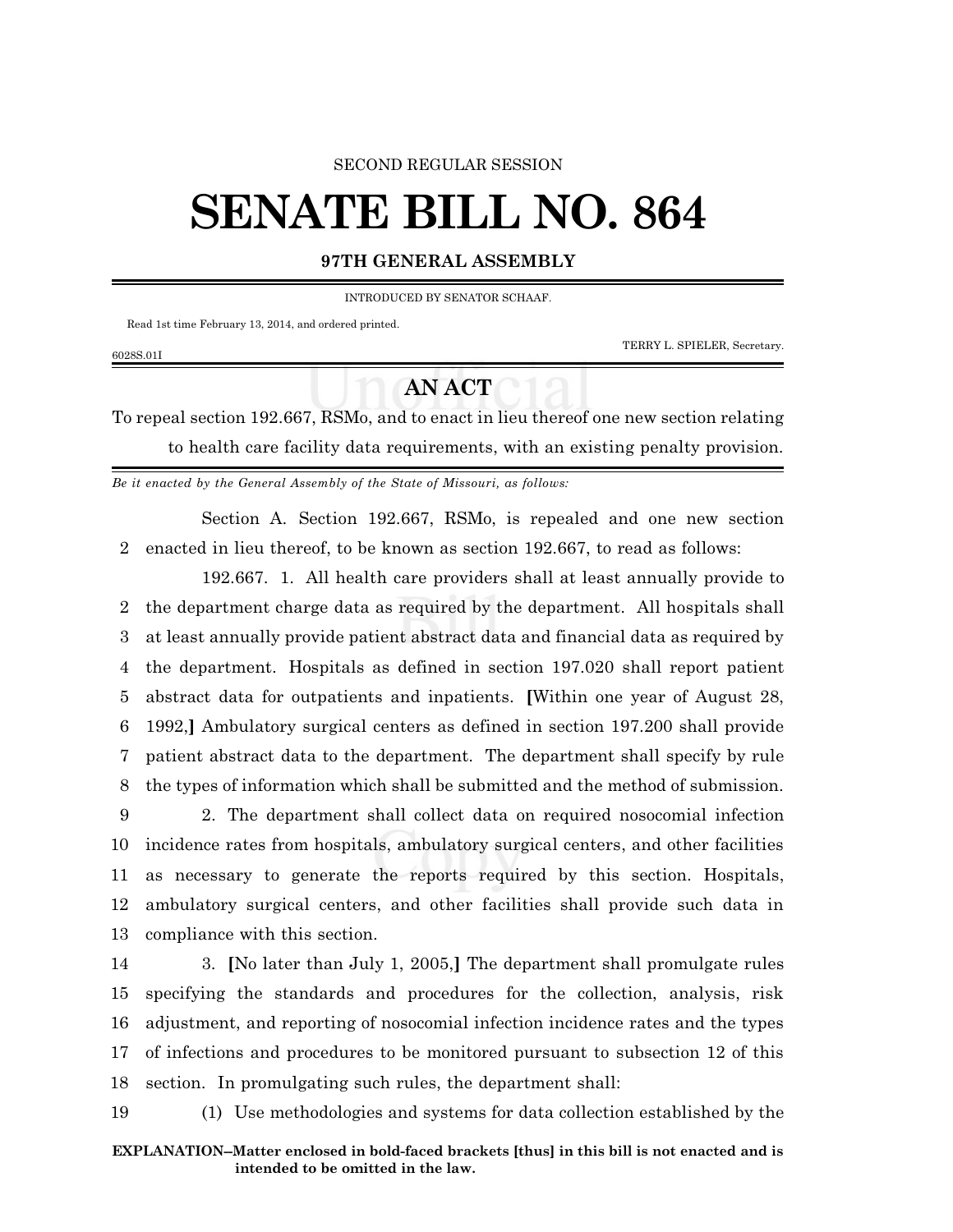federal Centers for Disease Control and Prevention National Nosocomial Infection

Surveillance System, or its successor; and

 (2) Consider the findings and recommendations of the infection control advisory panel established pursuant to section 197.165.

 4. The infection control advisory panel created by section 197.165 shall make a recommendation to the department regarding the appropriateness of implementing all or part of the nosocomial infection data collection, analysis, and public reporting requirements of this act by authorizing hospitals, ambulatory surgical centers, and other facilities to participate in the federal Centers for Disease Control and Prevention's National Nosocomial Infection Surveillance System, or its successor. The advisory panel shall consider the following factors in developing its recommendation:

 (1) Whether the public is afforded the same or greater access to facility-specific infection control indicators and rates than would be provided under subsections 2, 3, and 6 to 12 of this section;

 (2) Whether the data provided to the public are subject to the same or greater accuracy of risk adjustment than would be provided under subsections 2, 3, and 6 to 12 of this section;

 (3) Whether the public is provided with the same or greater specificity of reporting of infections by type of facility infections and procedures than would be provided under subsections 2, 3, and 6 to 12 of this section;

 (4) Whether the data are subject to the same or greater level of confidentiality of the identity of an individual patient than would be provided under subsections 2, 3, and 6 to 12 of this section;

 (5) Whether the National Nosocomial Infection Surveillance System, or its successor, has the capacity to receive, analyze, and report the required data for all facilities;

 (6) Whether the cost to implement the nosocomial infection data collection and reporting system is the same or less than under subsections 2, 3, and 6 to 12 of this section.

 5. Based on the affirmative recommendation of the infection control advisory panel, and provided that the requirements of subsection 12 of this section can be met, the department may or may not implement the federal Centers for Disease Control and Prevention Nosocomial Infection Surveillance System, or its successor, as an alternative means of complying with the requirements of subsections 2, 3, and 6 to 12 of this section. If the department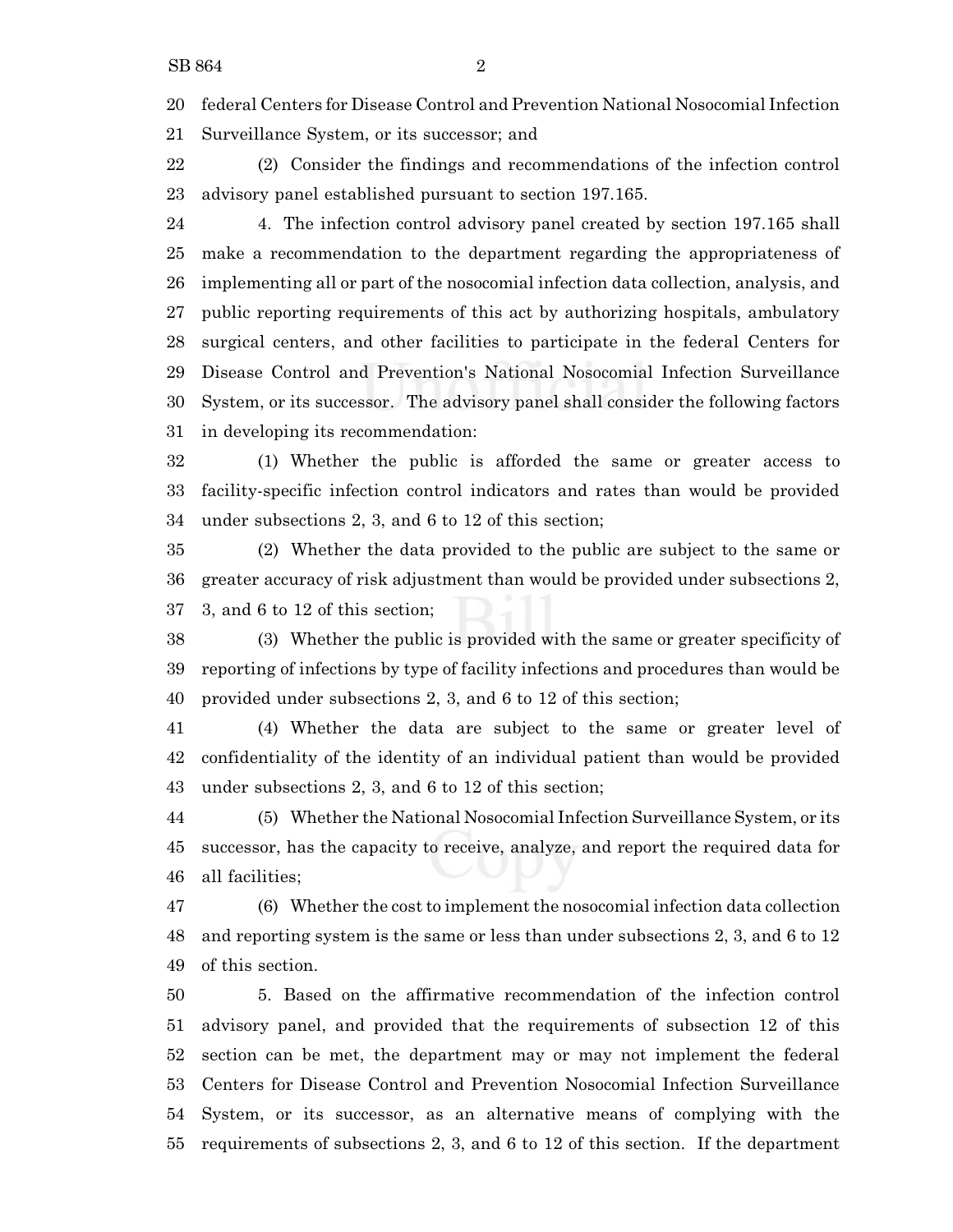chooses to implement the use of the federal Centers for Disease Control Prevention Nosocomial Infection Surveillance System, or its successor, as an alternative means of complying with the requirements of subsections 2, 3, and 6 to 12 of this section, it shall be a condition of licensure for hospitals and ambulatory surgical centers which opt to participate in the federal program to permit the federal program to disclose facility-specific data to the department as necessary to provide the public reports required by the department. Any hospital or ambulatory surgical center which does not voluntarily participate in the National Nosocomial Infection Surveillance System, or its successor, shall be required to abide by all of the requirements of subsections 2, 3, and 6 to 12 of this section.

 6. The department shall not require the resubmission of data which has been submitted to the department of health and senior services or the department of social services under any other provision of law. The department of health and senior services shall accept data submitted by associations or related organizations on behalf of health care providers by entering into binding agreements negotiated with such associations or related organizations to obtain data required pursuant to section 192.665 and this section. A health care provider shall submit the required information to the department of health and senior services:

 (1) If the provider does not submit the required data through such associations or related organizations;

 (2) If no binding agreement has been reached within ninety days of August 28, 1992, between the department of health and senior services and such associations or related organizations; or

(3) If a binding agreement has expired for more than ninety days.

 7. Information obtained by the department under the provisions of section 192.665 and this section shall not be public information. Reports and studies prepared by the department based upon such information shall be public information and may identify individual health care providers. The department of health and senior services may authorize the use of the data by other research organizations pursuant to the provisions of section 192.067. The department shall not use or release any information provided under section 192.665 and this section which would enable any person to determine any health care provider's negotiated discounts with specific preferred provider organizations or other managed care organizations. The department shall not release data in a form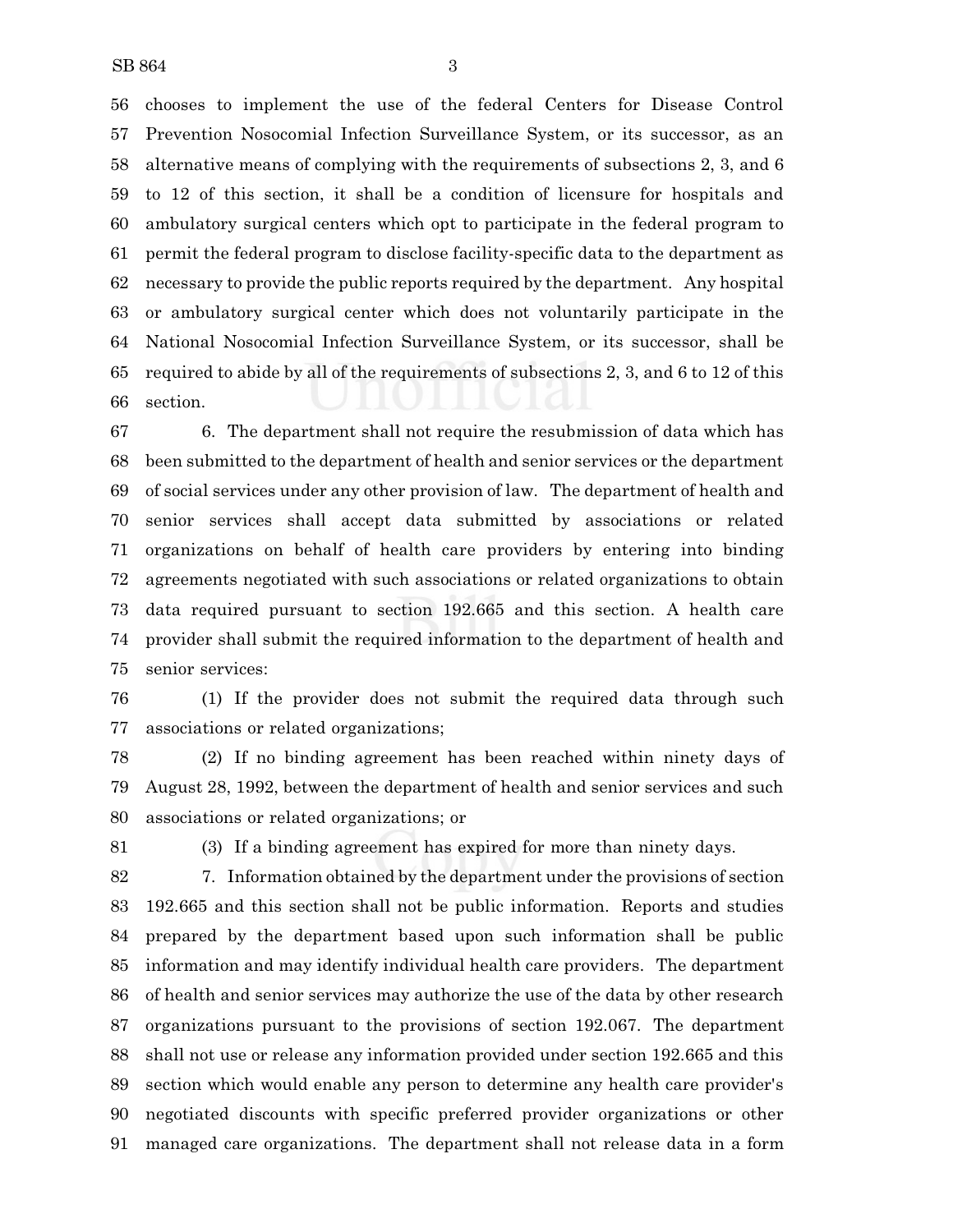which could be used to identify a patient. Any violation of this subsection is a class A misdemeanor.

 8. The department shall undertake a reasonable number of studies and publish information, including at least an annual consumer guide, in collaboration with health care providers, business coalitions and consumers based upon the information obtained pursuant to the provisions of section 192.665 and this section. The department shall allow all health care providers and associations and related organizations who have submitted data which will be used in any report to review and comment on the report prior to its publication or release for general use. The department shall include any comments of a health care provider, at the option of the provider, and associations and related organizations in the publication if the department does not change the publication based upon those comments. The report shall be made available to the public for a reasonable charge.

 9. Any health care provider which continually and substantially, as these terms are defined by rule, fails to comply with the provisions of this section shall not be allowed to participate in any program administered by the state or to receive any moneys from the state.

 10. A hospital, as defined in section 197.020, aggrieved by the department's determination of ineligibility for state moneys pursuant to subsection 9 of this section may appeal as provided in section 197.071. An ambulatory surgical center as defined in section 197.200 aggrieved by the department's determination of ineligibility for state moneys pursuant to subsection 9 of this section may appeal as provided in section 197.221.

 11. The department of health may promulgate rules providing for collection of data and publication of nosocomial infection incidence rates for other types of health facilities determined to be sources of infections; except that, physicians' offices shall be exempt from reporting and disclosure of infection incidence rates.

 12. In consultation with the infection control advisory panel established pursuant to section 197.165, the department shall develop and disseminate to the public reports based on data compiled for a period of twelve months. Such reports shall be updated quarterly and shall show for each hospital, ambulatory surgical center, and other facility a risk-adjusted nosocomial infection incidence rate for the following types of infection:

(1) Class I surgical site infections;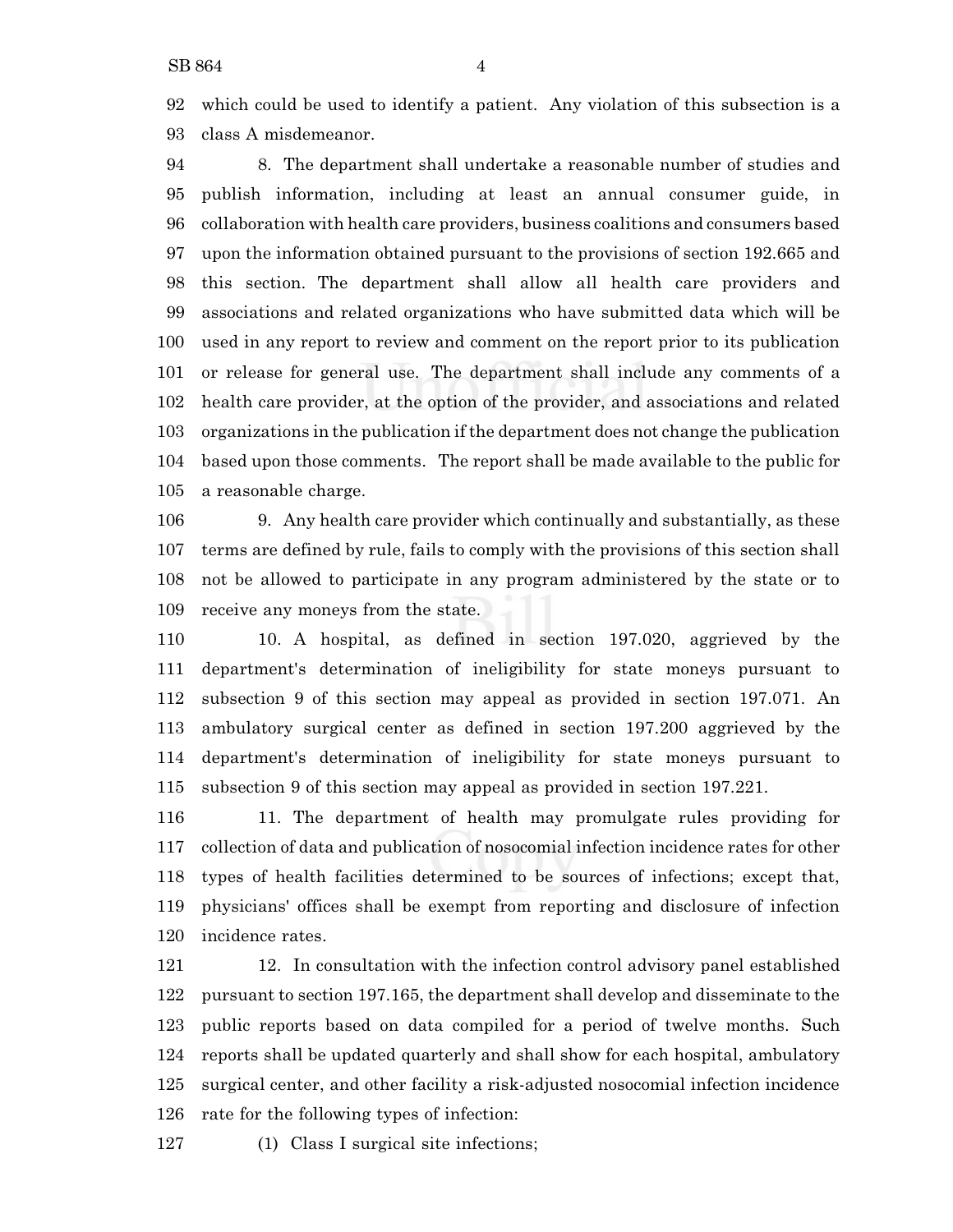(2) Ventilator-associated pneumonia**; provided that, upon the recommendation of the infection control advisory panel, one or more other quality indicators designed to better measure the risk of acquiring ventilator-associated pneumonia may be substituted for a risk-adjusted nosocomial infection incidence rate**;

(3) Central line-related bloodstream infections;

 (4) Other categories of infections that may be established by rule by the department.

 The department, in consultation with the advisory panel, shall be authorized to collect and report data on subsets of each type of infection described in this subsection.

 13. In the event the provisions of this act are implemented by requiring hospitals, ambulatory surgical centers, and other facilities to participate in the federal Centers for Disease Control and Prevention National Nosocomial Infection Surveillance System, or its successor, the types of infections to be publicly reported shall be determined by the department by rule and shall be consistent with the infections tracked by the National Nosocomial Infection Surveillance System, or its successor.

 14. Reports published pursuant to subsection 12 of this section shall be published on the department's internet website. The initial report shall be issued by the department not later than December 31, 2006. The reports shall be distributed at least annually to the governor and members of the general assembly.

 15. The Hospital Industry Data Institute shall publish a report of Missouri hospitals' and ambulatory surgical centers' compliance with standardized quality of care measures established by the federal Centers for Medicare and Medicaid Services for prevention of infections related to surgical procedures. If the Hospital Industry Data Institute fails to do so by July 31, 2008, and annually thereafter, the department shall be authorized to collect information from the Centers for Medicare and Medicaid Services or from hospitals and ambulatory surgical centers and publish such information in accordance with subsection 14 of this section.

 16. The data collected or published pursuant to this section shall be available to the department for purposes of licensing hospitals and ambulatory surgical centers pursuant to chapter 197.

17. The department shall promulgate rules to implement the provisions